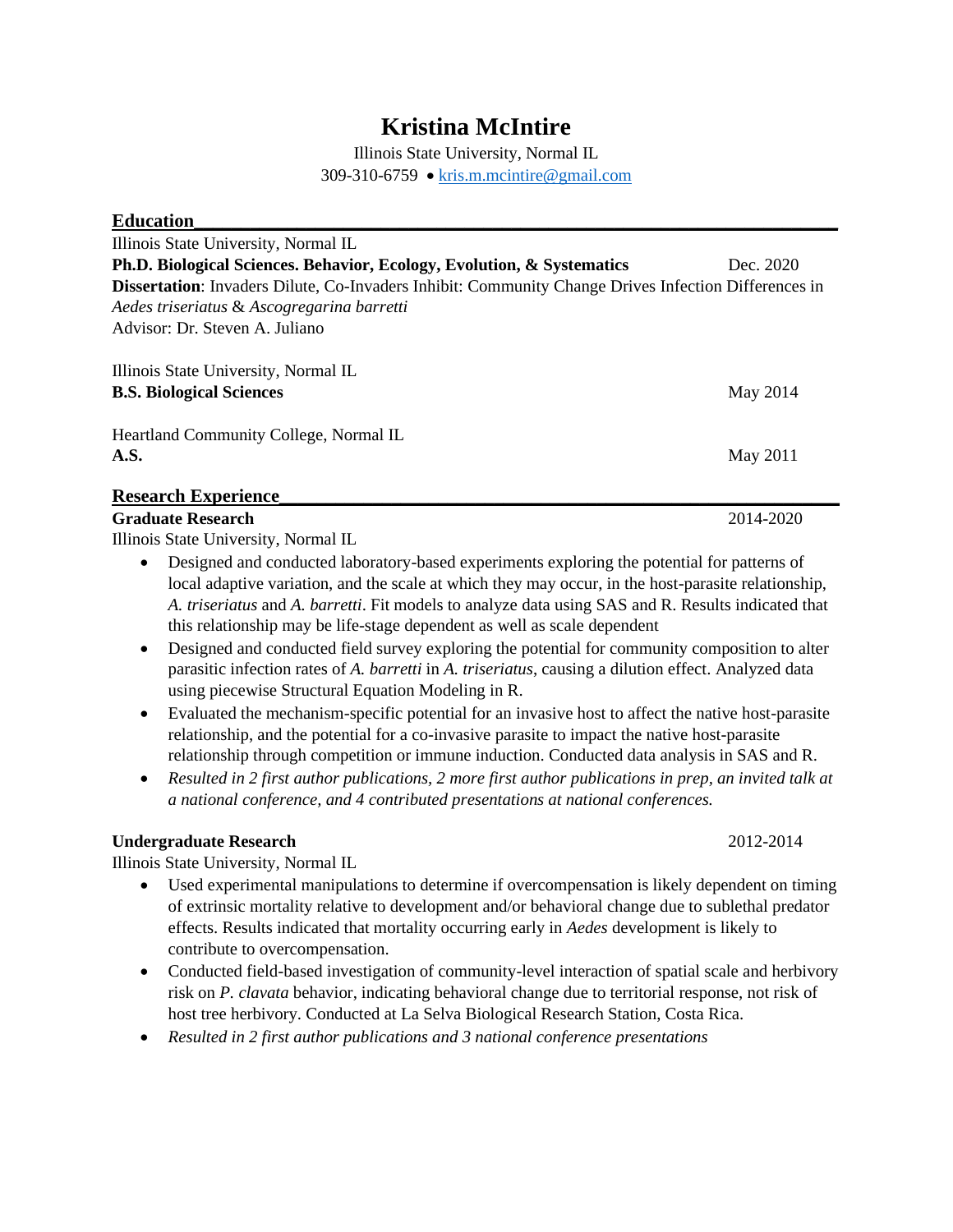## **Teaching Experience**

*Classroom:*

## **Adjunct Instructor of Biology** 2021-2021

Lincoln Land Community College, Lincoln IL

- Designed and taught Biology 101 course for first-year college students
- Developed syllabus, assignments, and grading rubrics
- Used online learning and meeting platforms to organize and provide course content, and increase student contact

## **Head Teaching Assistant, Ecology** 2017- 2020

Illinois State University, Normal IL

- Received Outstanding Biology Teaching Assistant award (2017 & 2019)
- Designed modules to meet course curriculum objectives
- Developed laboratory syllabus, assignments, and grading rubrics
- Coordinated instruction and supplies across 5 sections

## **Teaching Assistant** 2014-2018

Illinois State University**,** Normal, IL

- *Rainforest Ecology* Team TA taught upper-level major lecture & lab. Mentored students through development of independent research projects, including data collection in the field at La Selva Biological Research Station in Costa Rica.
- *Graduate Biostatistics* Assisted students in coding, analysis, interpretation and communication of results, created rubrics and graded assignments.
- *Biological Diversity* Taught laboratory portion of lower-level major course.

## *Mentorship*

## **Graduate Mentor** 2016-2020

Illinois State University, Normal IL

- Mentored 1 undergraduate student in experimental design, data collection and analysis, and writing to produce a publication-ready manuscript on the interaction of nutrition and parasite dosage on host fitness. *Resulted in 1 second author publication in prep*
- Mentored 2 undergraduate students in data collection and analysis for investigation of the impact of density-dependent mortality on parasitism

## Publications (Undergraduate coauthors underscored)

## *Published:*

McIntire, K.M., Chappell, K.M, & Juliano, S.A. 2021. How do noncompetent hosts cause dilution of parasitism? Testing hypotheses for native and invasive mosquitoes. *Ecology* Jun 24:e03452.

McIntire, K.M. & Juliano, S.A. 2021. Detrimental effects of a failed infection by a co-invasive parasite on a native congeneric parasite and its native host. *Biological Invasions*

McIntire, K.M. & Juliano, S.A. 2018. How can mortality increase population size? A test of two mechanistic hypotheses. *Ecology* 99(7):1660-1670.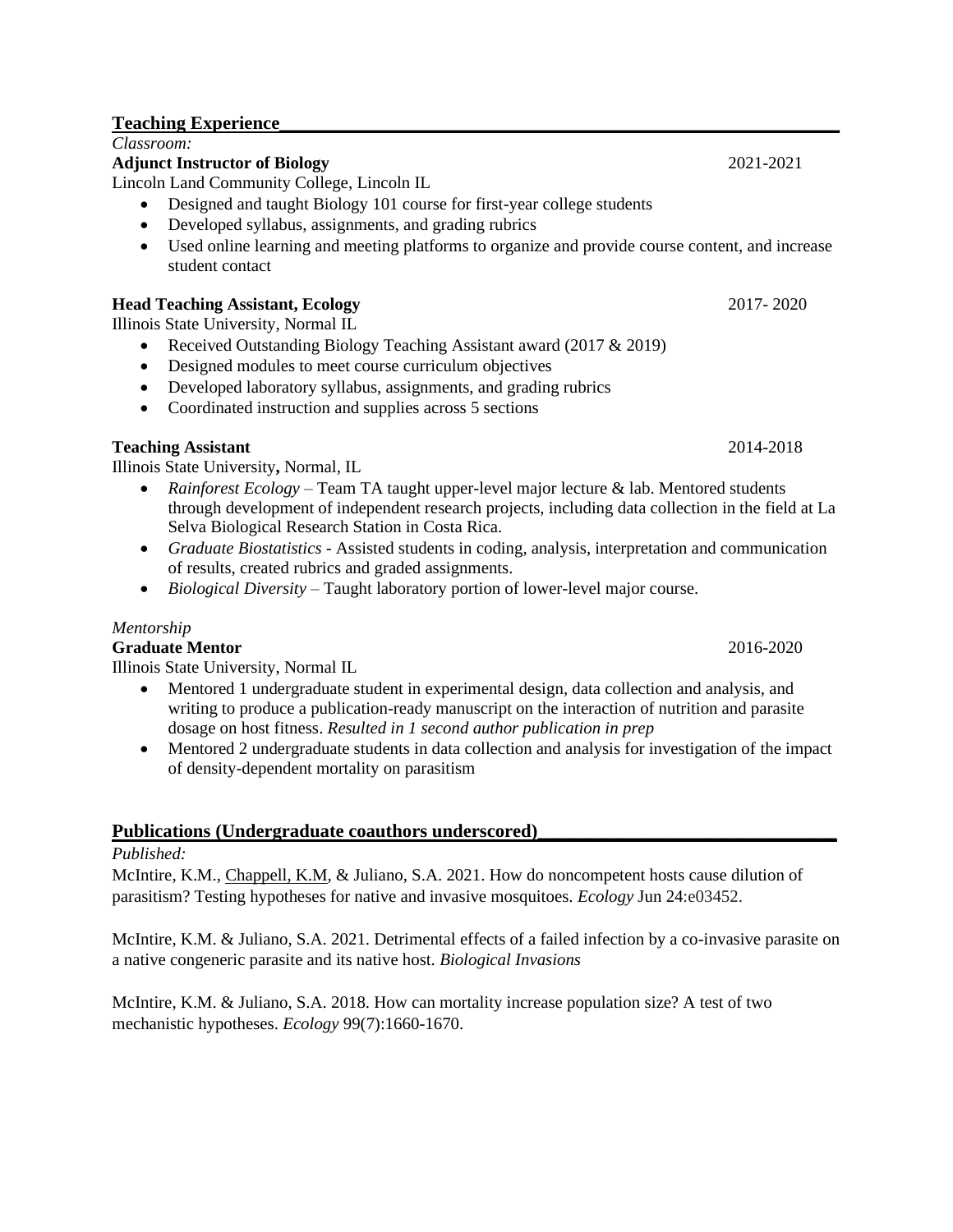McIntire, K.M. & Juliano, S.A. 2018. How can mortality increase population size? A test of two mechanistic hypotheses. *Bulletin of the Ecological Society of America* 99(3):340-342. Photo-essay for publicizing the peer reviewed paper in *Ecology* with the same title

#### *In preparation:*

McIntire, K.M., Chappell, K.M., Gonzalez, M., & Juliano, S.A. Local adaptation within the host/parasite relationship, *Aedes triseriatus* and *Ascogregarina barretti*: scale dependence and life stage dependence.

McIntire, K.M., Prader, L., & Juliano, S.A. Effects of density and parasitic infection in *Aedes triseriatus*: interactive mechanisms yielding compensation

Chappell, K.M., McIntire, K.M., & Juliano, S.A. Interactive effects of parasite dosage and host nutrition abundance on host fitness

#### **Recent Presentations\_\_\_\_\_\_\_\_\_\_\_\_\_\_\_\_\_\_\_\_\_\_\_\_\_\_\_\_\_\_\_\_\_\_\_\_\_\_\_\_\_\_\_\_\_\_\_\_\_\_\_\_\_\_\_\_\_\_\_\_**

#### *Invited:*

McIntire, K.M., Prader, L., & Juliano, S.A. Do you know your enemy? Local adaptation of *Aedes* hosts & *Ascogregarina* parasites. Entomological Society of America Annual Meeting. St Louis, MO. (2019)

#### *Contributed:*

McIntire, K.M., Chappell, K.M., & Juliano, S.A. Dilution of *Ascogregarina* infection of native *Aedes triseriatus* by other mosquitoes: Tests for hypothesized mechanisms in the field. Entomological Society of America Annual Meeting, Virtual. (2020)

McIntire, K.M. & Juliano, S.A. Impacts of a co-invasive parasites on the native host-parasite relationship, *Aedes triseriatus* and *Ascogregarina barretti.* Ecological Society of America Annual Meeting, Virtual. (2020)

McIntire, K.M. Gonzalez, M., Prader, L., & Juliano, S.A. A case for dilution? *Aedes triseriatus, Ascogregarina barretti & Aedes albopictus.* Ecological Society of America Annual Meeting. Louisville, KY. (2019)

McIntire, K.M. & Juliano, S.A. Studies on the host-parasite relationship: Effects of parasite abundance on *Ascogregarina barretti* infection of *Aedes triseriatus.* Ecological Society of America Annual Meeting. (2017)

McIntire, K.M. & Juliano, S.A. The Hydra Effect: Controlling mosquitoes as a labor of Hercules. International Congress on Entomology, Orlando. (2016)

#### *Internal:*

McIntire, K.M. A case for dilution? *Aedes triseriatus, Ascogregarina barretti & Aedes albopictus.* Integrative Biology Seminar. ISU. (2019)

McIntire, K.M. & Juliano, S.A. Effects of an invasive parasite on a coevolved host-parasite system: *Ascogregarina barretti & Aedes triseriatus*. University Symposium, ISU. (2018)

McIntire, K.M. & Juliano, S.A. Studies on the host-parasite relationship: Effects of parasite abundance and dilution on *Ascogregarina barretti* infection of *Aedes triseriatus*. Phi Sigma Symposium, ISU. (2017)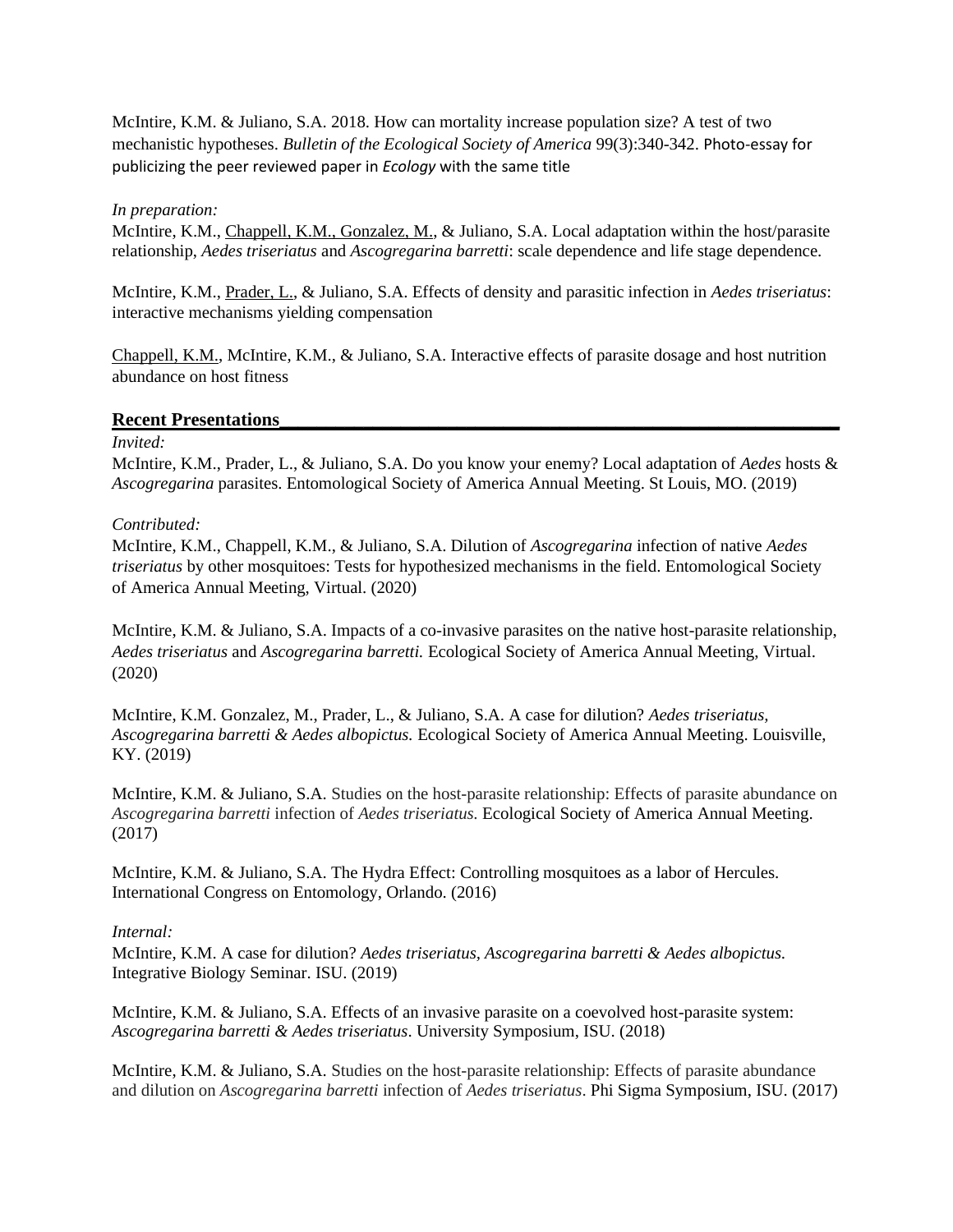### **Grants Received\_\_\_\_\_\_\_\_\_\_\_\_\_\_\_\_\_\_\_\_\_\_\_\_\_\_\_\_\_\_\_\_\_\_\_\_\_\_\_\_\_\_\_\_\_\_\_\_\_\_\_\_\_\_\_\_\_\_\_\_\_\_\_**

- 2019 R.D. Weigel Research Grant, Phi Sigma Biological Honor Society
- 2019 Rillett Travel Scholarship, Phi Sigma Biological Honor Society
- 2018 R.D. Weigel Research Grant, Phi Sigma Biological Honor Society
- 2015 Rillett Travel Scholarship, Phi Sigma Biological Honor Society

### **Awards & Fellowships\_\_\_\_\_\_\_\_\_\_\_\_\_\_\_\_\_\_\_\_\_\_\_\_\_\_\_\_\_\_\_\_\_\_\_\_\_\_\_\_\_\_\_\_\_\_\_\_\_\_\_\_\_\_\_\_\_\_**

- 2021 Outstanding PhD Student, School of Biological Sciences, ISU
- 2019 Outstanding Biology Teaching Assistant Award, Phi Sigma Biological Honor Society
- 2018 Dr. Robert H. Gray Ecology/Biology Scholarship, ISU
- 2017 Outstanding Biology Teaching Assistant Award, Phi Sigma Biological Honor Society
- 2014 RSP Undergraduate Research Fellowship, ISU
- 2013 Honorable Mention, Illinois Mosquito and Vector Control Annual Meeting
- 2013 RSP Undergraduate Research Fellowship, ISU
- 2013 Dr. David W. Borst, Jr. Memorial Endowed Scholarship

### Service & Outreach

| $2021$ -present | Skype a Scientist Speaker                                                          |
|-----------------|------------------------------------------------------------------------------------|
| 2021            | Speaker and Spotlight Contributor. Society for Advancement of Chicanos/Hispanics & |
|                 | Native Americans in Science                                                        |
| 2018-2019       | Speaker. Fox Creek Elem. School, Normal IL, Bloom Community School, Normal IL      |
| 2018-2019       | Habitat Restoration Volunteer, Phi Sigma Honor Society, ISU                        |
| 2017-2018       | Biological Science Student Association Symposium Judge, ISU                        |
| 2017-2020       | Reviewer – PLOS One, Parasites & Vectors, Journal of Medical Entomology            |
|                 |                                                                                    |

### **Skills\_\_\_\_\_\_\_\_\_\_\_\_\_\_\_\_\_\_\_\_\_\_\_\_\_\_\_\_\_\_\_\_\_\_\_\_\_\_\_\_\_\_\_\_\_\_\_\_\_\_\_\_\_\_\_\_\_\_\_\_\_\_\_\_\_\_\_\_\_\_\_\_\_**

**Classroom:** cooperative course development**,** laboratory module development, independent student research mentorship, course implementation through Sakai, Canvas, and Blackboard, lecture planning **Data Analysis:** SAS, R, NetLogo. Structural Equation Modeling, Piecewise Structural Equation Modeling, Survival Analysis, Sensitivity and Elasticity analysis, agent-based modeling, building life tables, PCA, MANOVA

**Laboratory:** PCR, spectrophotometric assays, dissection (avian, mammal, & insect), micro-pipetting, light microscopy, hemocytometer use, mosquito colony husbandry, protozoan parasite culture, fine needle aspiration, cell staining, hemocyte identification, mosquito species identification, microscopic imaging and measurement, mammal and amphibian phlebotomy.

**Field:** design of appropriate field experiment size and technique, coordinating team data collection, larval and egg mosquito collection, aquatic invertebrate sampling, quadrat sampling, mark-recapture sampling. **Languages**: English: Native. Italian: Proficient. Spanish: Basic